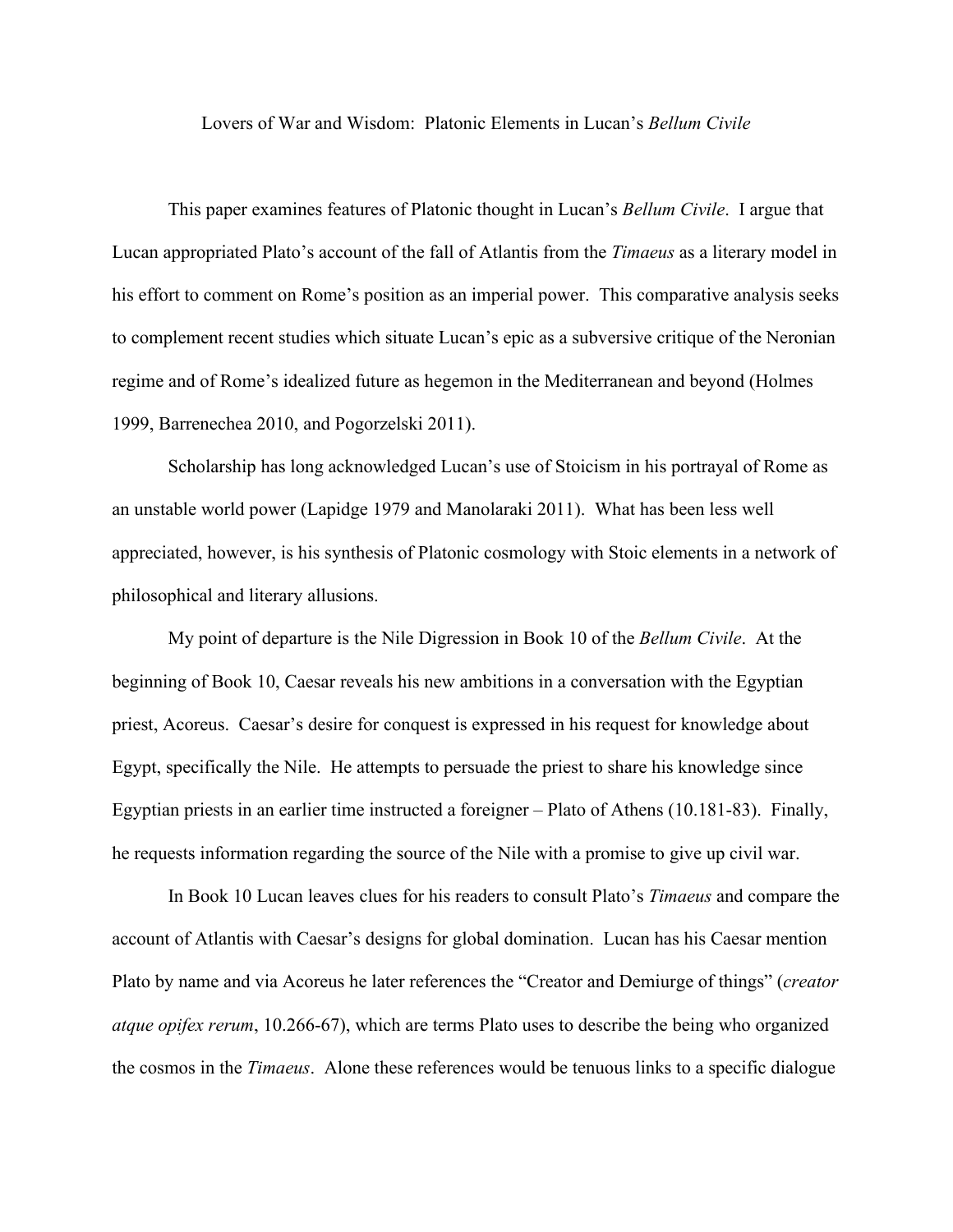of Plato, but other parallels between the two texts point toward a conscious intertextual engagement.

Plato begins the *Timaeus* with the mythical story of the fall of Atlantis. Plato's interlocutor relates how Solon visited Egypt in order to learn about antiquity from Egyptian priests (22a, b). A priest then explains that humanity suffers cyclical annihilation, caused by either fire or water. In either case, the Nile serves as the salvation of Egyptians and thereby allows them to preserve knowledge about the world, which they write down and store in their shrines (22c-23b). The priest then relates an event in which even Egypt almost lost knowledge. Atlantis, an advanced civilization west of the Mediterranean, invaded eastward and sought to conquer Europe and Asia, every region "within the straits" (25b). Athens ultimately stood alone and repelled the invaders, but succumbed with their enemies to a cosmic earthquake and flood which submerged both armies and reconfigured the world, except Egypt.

In both Lucan and Plato a foreigner visits Egypt and requests instruction from priests. Both texts relate how an invading empire from the west surges eastward and attempts to dominate the rest of the world. Such geographical symbolism in Lucan is well established in his poem's contrast between Rome as the West (4.351-53) and Egypt as the East (1.683-84). Lucan invites the reader to associate Caesar, and by extension the Rome of the early 60s CE, with Plato's Atlantis – a formidable yet doomed world power. Lucan also, I suggest, engages with the *Timaeus* on a metapoetic level in that his Caesar seems to have read his Plato and attempts to succeed where Atlantis failed. If in the *Timaeus* the invading empire fell because of a worldwide catastrophe in which only Egypt was spared because of the Nile, Lucan's Caesar seeks to learn the sources of the Nile so he can secure himself from potential setbacks in his quest for world